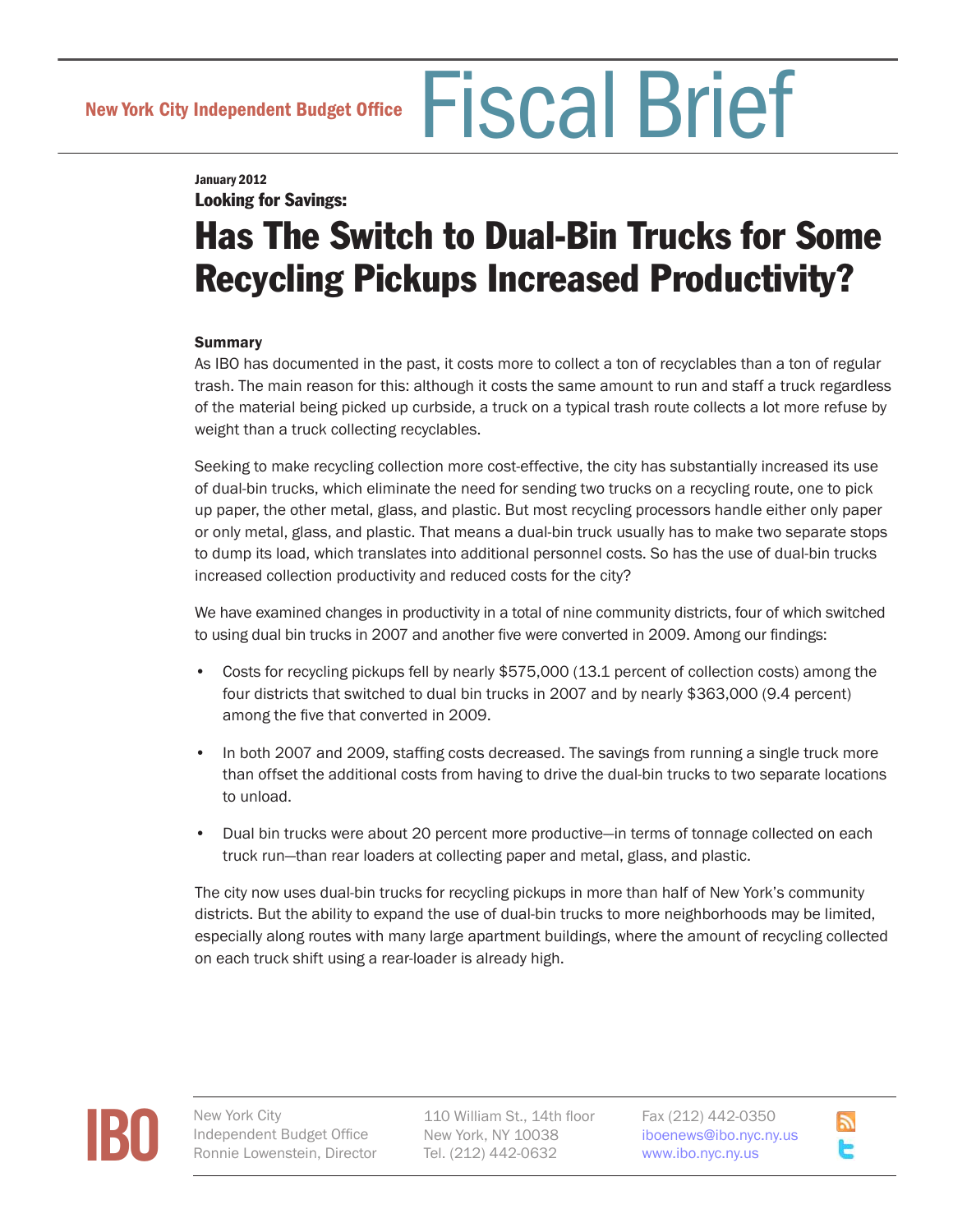## INTRODUCTION

Since the mid-1990s, the city has used dual-bin trucks, instead of rear-loader garbage trucks, to collect recycling in certain community districts. Unlike rear-loaders, which collect only one type of material (either paper or metal, glass, and plastic— sometimes called MGP) during a shift, dual-bin trucks can collect two separate streams of recycling on the same shift. Since both trucks are operated by a twoperson crew, the Department of Sanitation (DSNY) expected to reduce the total number of trucks and personnel needed to collect recycling by increasing the use of dualbin trucks. This policy, which began with the conversion of five community districts in Queens to dual-bin collection in 1997, was expanded incrementally over 12 years. In recent years, DSNY continued the implementation of dual-bin collection in four new districts in 2007 and five districts in 2009. In fiscal year 2010, dual-bin trucks picked up roughly 60 percent of all city curbside recycling tonnage and were used in 31 community districts.<sup>1</sup>

There are a few considerations to using dual-bin trucks. First, they cost more than rear-loader trucks and require a greater capital investment, though fewer trucks may be needed. Second, since they have the capacity to collect both paper and MGP on the same route, dual-bin trucks need to be offloaded at two separate locations, frequently

#### Data and Methodology

IBO received individual records for all sanitation truck collection runs from fiscal year 2006 through 2010 from DSNY. With the goal of assessing changes in collection productivity resulting from implementation of dual-bin trucks, IBO analyzed collection records in four community districts converted in January 2007 (2007 cohort) and five community districts converted in January 2009 (2009 cohort).<sup>2</sup> IBO compared productivity of recycling collection 12 months before and 12 months after DSNY began using dual-bin trucks in these districts.

This analysis looked only at residential curbside collection, which represents about 85 percent of all tonnage collected by DSNY. Collection from public housing developments, schools, and other institutions is excluded because the process of collecting recyclables at institutions via containerized pickup was not affected by the use of dual-bin trucks.

by a single driver on a separate shift from the collection. As the paper and MGP processors the city uses are generally not located near each other, dual-bin trucks often have to be driven greater distances than rear-loader trucks.

In a [March 2004 report](http://www.ibo.nyc.ny.us/iboreports/recyclingtestiMarch04.pdf), IBO concluded that one possible way to make recycling more cost-effective would be to increase collection productivity—in other words, raise the amount of materials picked up on each truck-shift. For this fiscal brief, IBO compared recycling collection in districts before and after dual-bin trucks came into use to determine whether these trucks, with their higher initial cost and frequent need for additional transporting, increased productivity and reduced the cost of collecting recyclables. This report focused on the efficiency of collecting recyclables with dual-bin trucks and did not consider other factors that come into play when considering the overall efficacy of recycling, such as waste export costs and environmental factors.

## Putting Dual-Bin Trucks into Use

Dual-bin trucks are used to collect recycling in larger districts where housing is more spread out. The total amount of recycling set out for curbside pickup in these districts can be high, but because of the lower housing density, the amount of recycling collected on an individual truck-shift is lower than in other smaller, more dense districts.

There are two ways to measure how full a collection truck is: tonnage (weight) and capacity (volume). The relationship between weight and volume of recycling collected depends on the proportion of various materials on the recycling route. Paper picked up for recycling generally weighs more than MGP (assuming a small share of glass and a larger share of light-weight plastics). However, DSNY collections records do not capture capacity, or how full the truck is when it is taken to a recycling processor, only the weight of the materials offloaded is recorded. Since the data needed to factor capacity into our analysis at the truck-shift level were unavailable, IBO measured collection productivity in terms of tons per truck-shift (TPTS).

Collection productivity in a district is calculated by summing all tonnage of recycling collected over a period of time and dividing it by the total number of truck-shifts needed to collect that tonnage.3 A truckshift is defined as a truck following its scheduled collection routes for eight hours.4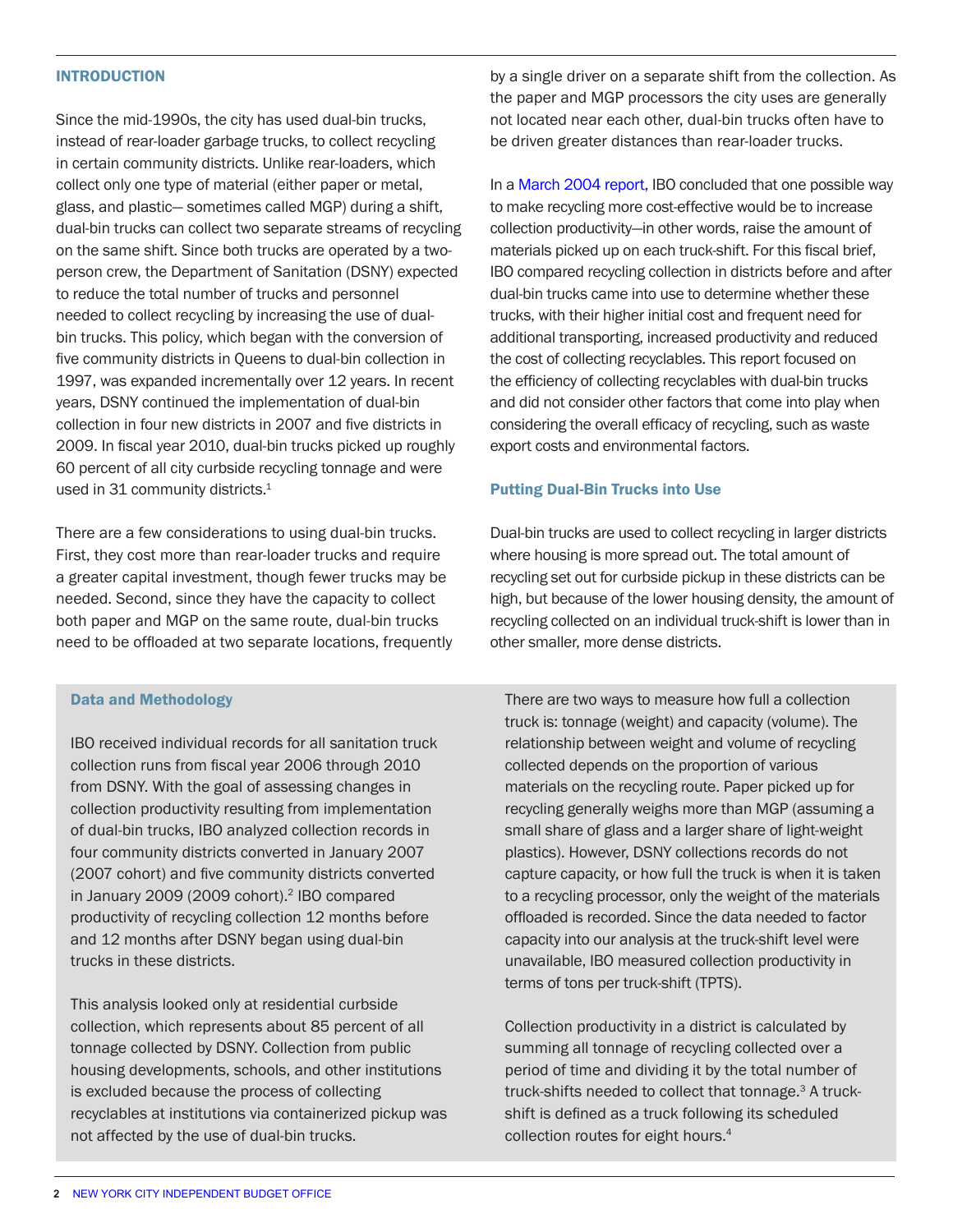*Where are Dual-Bin Trucks Used?* DSNY began using dual-bin trucks in districts with low housing density, where the housing stock is spread over a greater geographical area (less than 16,000 units per square mile). [See map on [page 4](#page-3-0).] Dual-bin trucks have been put into service in lower-density districts, where only about 38 percent of residential units are in large buildings with more than 10 units on average. In contrast, in districts that are served predominantly by rear-loader trucks, about 79 percent of units are in located in large buildings.

Although both types of trucks have essentially the same total volume capacity, a dual-bin truck, because it has two compartments, holds a lower volume of each material than a rear-loader. That makes dual-bin trucks more efficient for collecting both types of recyclables at the same time in districts with lower recycling tonnage per truck-shift, even if the districts' total recycling tonnage might be greater*.* Lower density districts may generate lower recycling tonnage per truck-shift because residents are more spread out so less tonnage is collected on a shift, but may have a higher total district recycling tonnage than districts where housing is denser.

In addition, the two compartments of a dual-bin truck are not equal in size. The larger bin holds about 5.5 tons of paper while the smaller bin holds about 3.5 tons of metal, glass, and plastic (because paper is denser than MGP, these figures do not reflect the relative volumetric capacity of the bins). Because the bin sizes are fixed, dual-bin trucks have higher collection productivity in districts where the ratio of paper to MGP is similar to the ratio of the two bins in the truck, which prevents one bin of the truck from filling up faster than the other.

Districts where recycling is collected by dual-bin trucks have higher overall recycling tonnage, but lower recycling tonnage per square mile. For example, in 2010, an average of 10,454 tons of paper and MGP were collected and diverted from the waste stream in dual-bin districts, about 38 percent more than in rear-loader districts. However, because dual-bin districts are spread over a larger area, these districts' recycling tonnage per square mile is on average 53 percent lower than the average among rear-loader districts.

*Comparison of Collection Productivity Before and After*  **Switch to Dual-Bin Trucks.** IBO's analysis of nine districts that began using dual-bin trucks in January of 2007 and 2009 found that dual-bin trucks helped improve collection productivity by an average of 1 ton per truck shift. This

## Collection and Housing Characteristics by District Type

|                                                                          | <b>Regular</b> | <b>Dual-Bin</b> |
|--------------------------------------------------------------------------|----------------|-----------------|
|                                                                          | $(n=28)$       | $(n=31)$        |
| Average Tons Recycled                                                    | 7,577          | 10,454          |
| Average Tonnage per Square Mile                                          | 3.332          | 1,555           |
| Average Share of Units in Large Buildings                                | 79%            | 38%             |
| Average Share of Units in 1-2 Family Homes                               | 6%             | 44%             |
| Average Housing Density                                                  | 30             | 11              |
| SOURCES: IBO; Department of Sanitation; Department of Finance            |                |                 |
| NOTES: All figures are 2010 collection data. Large buildings are defined |                |                 |
| as those with more than 10 units. Housing density is calculated in       |                |                 |
| thousand units per square mile.                                          |                |                 |

higher productivity, though, was partially offset by the need to empty dual-bin trucks at two different sites because paper and MPG processors are generally not housed at the same location. This results in an increased use of relay hours—when a different sanitation worker drives trucks to offload on a separate shift.

For the 2007 cohort, IBO found that after switching to dual-bin trucks, recycling collection productivity in the four districts increased by 19.3 percent, from 4.98 tons per truck shift to 5.94 tons per truck-shift. Productivity gains varied across districts, with the largest productivity increase of 24.6 percent in Brooklyn Community District 7 (Sunset Park), and the smallest productivity increase 12.5 percent in Bronx Community District 11 (Pelham/Morris Park). Districts with lower productivity prior to the switch saw greater improvements.

In the four districts that switched to dual-bin trucks in 2007, total recycling tonnage declined by 1.5 percent from 39,084 tons to 38,490 tons, in the year following implementation. However, the city needed 17.3 percent fewer truck-shifts to pick up that tonnage. (The decrease in tonnage is consistent with citywide trends, as the citywide recycling tonnage declined by 2.3 percent from 2006 to 2007.) Prior to the conversion, rear-loader trucks picked up 93.1 percent of all recycling, with dual-bin and other types of trucks collecting the remaining tonnage.<sup>5</sup> Increased use of dual-bin trucks in these districts decreased the share of recycling picked up by rear-loaders to 8.4 percent in 2007, as the share collected by dual-bins grew to 91.6 percent.

A similar result was observed in the 2009 cohort. Recycling collection productivity of the five districts increased by 15.6 percent, from 4.67 tons per truck-shift to 5.40 tons per truck-shift after dual-bin trucks were put into use. Again, although all districts saw productivity gains, there was significant variability within the cohort.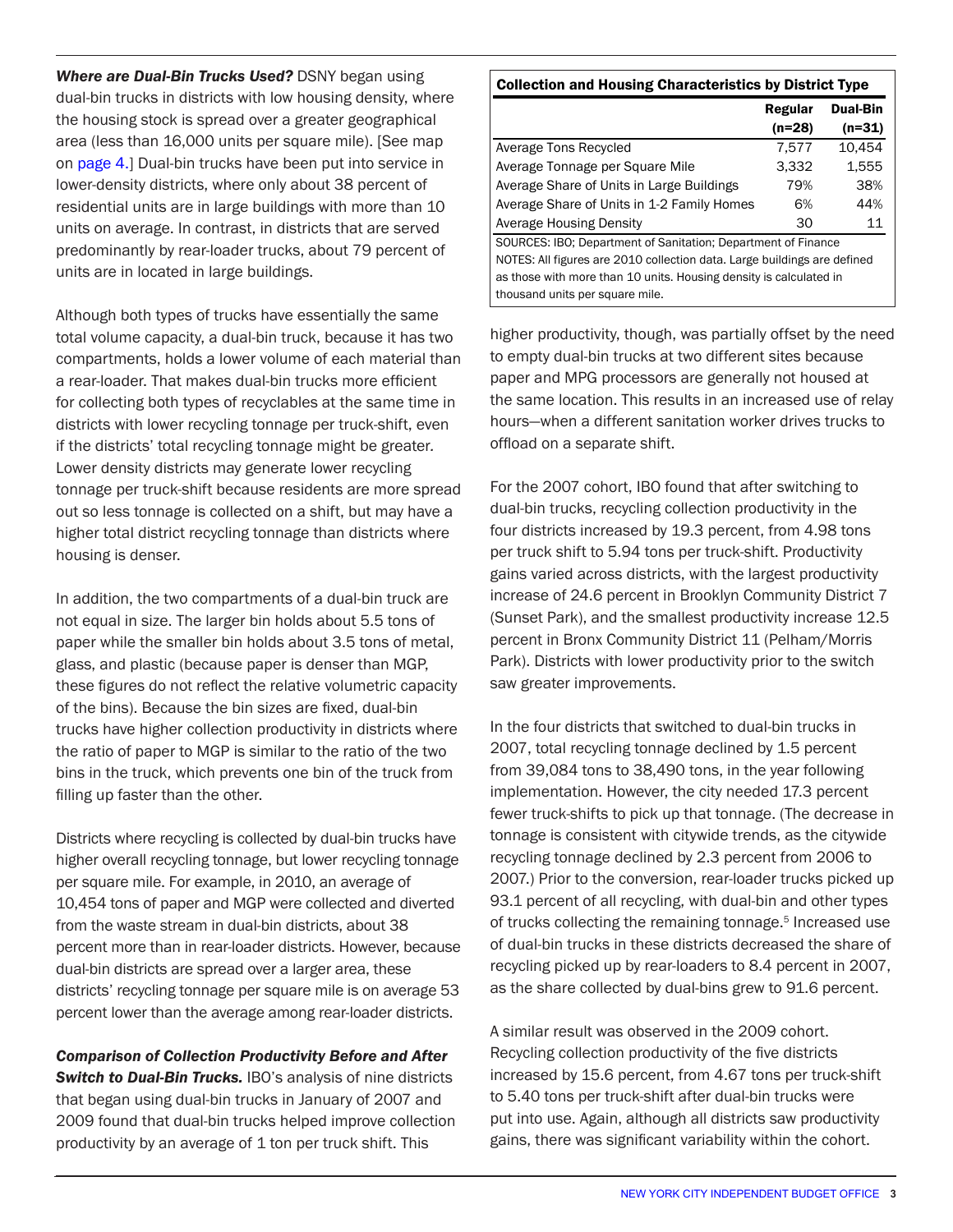<span id="page-3-0"></span>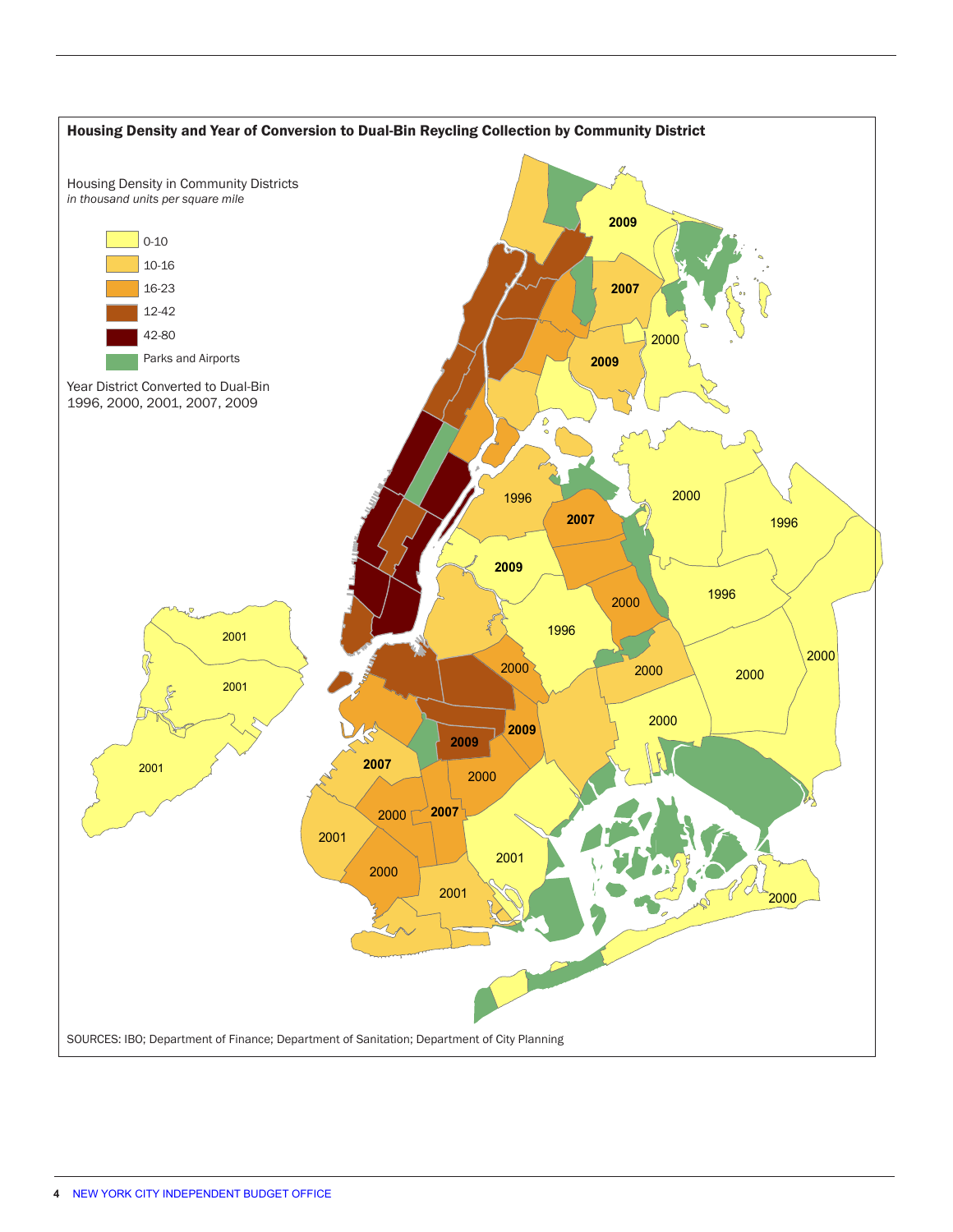# Collections Before and After Switch to Dual-Bin Trucks, 2007 and 2009

| Districts Converted in 2007 (n=4)      |                                  |               |                        |               |  |
|----------------------------------------|----------------------------------|---------------|------------------------|---------------|--|
|                                        | <b>12 Months Before</b>          |               | <b>12 Months After</b> |               |  |
|                                        | <b>Recycling</b>                 | Truck-        | <b>Recycling</b>       | Truck-        |  |
| <b>Truck Type</b>                      | <b>Tons</b>                      | <b>Shifts</b> | <b>Tons</b>            | Shifts        |  |
| Rear-Loader                            | 36,391                           | 7,324         | 3,233                  | 603           |  |
| Dual-Bin                               | 2,689                            | 516           | 35,249                 | 5,875         |  |
| Other                                  | 4                                | 1             | 8                      | 1             |  |
| <b>All Trucks</b>                      | 39,084                           | 7,841         | 38,490                 | 6,480         |  |
| <b>District</b>                        |                                  |               |                        |               |  |
| <b>Productivity</b>                    | 4.98                             |               | 5.94                   |               |  |
| Districts Converted in 2009 (n=5)      |                                  |               |                        |               |  |
|                                        | <b>12 Months Before</b>          |               | <b>12 Months After</b> |               |  |
|                                        | Recycling<br>Recycling<br>Truck- |               | Truck-                 |               |  |
| <b>Truck Type</b>                      | <b>Tons</b>                      | <b>Shifts</b> | <b>Tons</b>            | <b>Shifts</b> |  |
| Rear-Loader                            | 24.989                           | 5,404         | 2,126                  | 505           |  |
| Dual-Bin                               | 5,348                            | 1,070         | 28,290                 | 5,131         |  |
| Other                                  | 172                              | 54            | 2                      | 1             |  |
| <b>All Trucks</b>                      | 30,509                           | 6,527         | 30,418                 | 5,637         |  |
| <b>District</b>                        |                                  |               |                        |               |  |
| <b>Productivity</b>                    | 4.67                             |               | 5.40                   |               |  |
| SOURCES: IBO; Department of Sanitation |                                  |               |                        |               |  |

NOTES: Productivity is calculated by dividing recycling tonnage of a cohort by the total number of truck-shifts required to collect it. Figures may not add due to rounding.

For example, collection productivity in Bronx Community District 9 (Soundview) increased by 30.5 percent, but by only 7.2 percent in Queens Community District 2 (Sunnyside). Although recycling tonnage stayed nearly constant in 2010, the number of truck-shifts needed for collection decreased by 13.6 percent. Starting in 2009, dual-bin trucks picked up 93 percent of the curbside recycling tonnage generated in the five districts.

Looking only at collection productivity of rear-loaders versus dual-bin trucks and not accounting for change in tonnage from year to year, IBO found that in these

| <b>Collections Before and After Switch to</b> |  |  |  |  |
|-----------------------------------------------|--|--|--|--|
| Dual-Bin Trucks, 2007 and 2009                |  |  |  |  |
| Rear-Loader and Dual-Bin Trucks Only          |  |  |  |  |

|                                                                     | <b>12 Months Before</b>   | <b>12 Months After</b> |  |  |
|---------------------------------------------------------------------|---------------------------|------------------------|--|--|
| All Districts (n=9)                                                 | <b>Rear-Loader Trucks</b> | <b>Dual-Bin Trucks</b> |  |  |
| Recyling Tonnage                                                    | 61,380                    | 63,539                 |  |  |
| <b>Truck-Shifts</b>                                                 | 12,728                    | 11,006                 |  |  |
| <b>Truck Productivity</b>                                           | 4.82                      | 5.77                   |  |  |
| <b>Percent Change</b>                                               | 19.7%                     |                        |  |  |
| SOURCES: IBO; Department of Sanitation                              |                           |                        |  |  |
| NOTE: Productivity is calculated by dividing recycling tonnage of a |                           |                        |  |  |

cohort by the total number of truck-shifts required to collect it.

nine districts dual-bin trucks were 19.7 percent more productive than rear-loaders at collecting paper and MGP.

*Increased Use of Relay Hours.* Although dual-bin trucks were more efficient than rear-loaders at collecting recycling, dual-bin trucks also used more relay hours. Sanitation workers have an incentive under their contract to offload the collection truck during scheduled shift hours; they receive a payment of about \$5 per shift (known as the dump-on-shift differential) for doing so. Recycling material is offloaded at processing facilities operated by contractors rather than at city transfer stations. If the truck is not emptied by the original crew during its eight-hour shift, a different sanitation worker drives the truck to its offloading location. Usually one sanitation worker relays three or four collection trucks consecutively during a shift, oftentimes when traffic is less congested. Some vendors reimburse the city for relay costs.

Since dual-bin trucks carry two materials (paper and MGP) they have to be dumped at two different locations, one facility processing paper and another processing MGP. The extra distance traveled to offload the truck at two separate facilities, coupled with the often considerable distance between facilities, makes it less likely that a dual-bin truck will be dumped during its scheduled shift. For recycling collection citywide in 2010, 80.6 percent of dual-bin truckshifts needed relay hours, while only 39.2 percent of rearloader truck-shifts needed a sanitation worker to transport the truck to a dump location after the scheduled truck-shift.

To better understand the personnel costs of operating dual-bin trucks, IBO compared the share of shifts needing relay hours in the nine districts before and after the switch to rear-loaders. The share of truck-shifts requiring additional worker hours to transport and dump a truck at a processing facility increased from 67.2 percent to 97.3 percent for the 2007 cohort, and from 51.9 percent to 87.3 percent for the 2009 cohort. However, relay hours required by dual-bin trucks may decrease in the future when the new recyclables handling facility for both paper and MGP opens at the South Brooklyn Marine Terminal.

# Comparing Recycling Collection Costs

Although dual-bin trucks required greater use of relay hours, these additional costs were more than offset by the trucks' greater efficiency in collecting recyclables.

*Direct Collection Costs.* As IBO found in prior reports, the cost of collecting recyclables consists primarily of labor,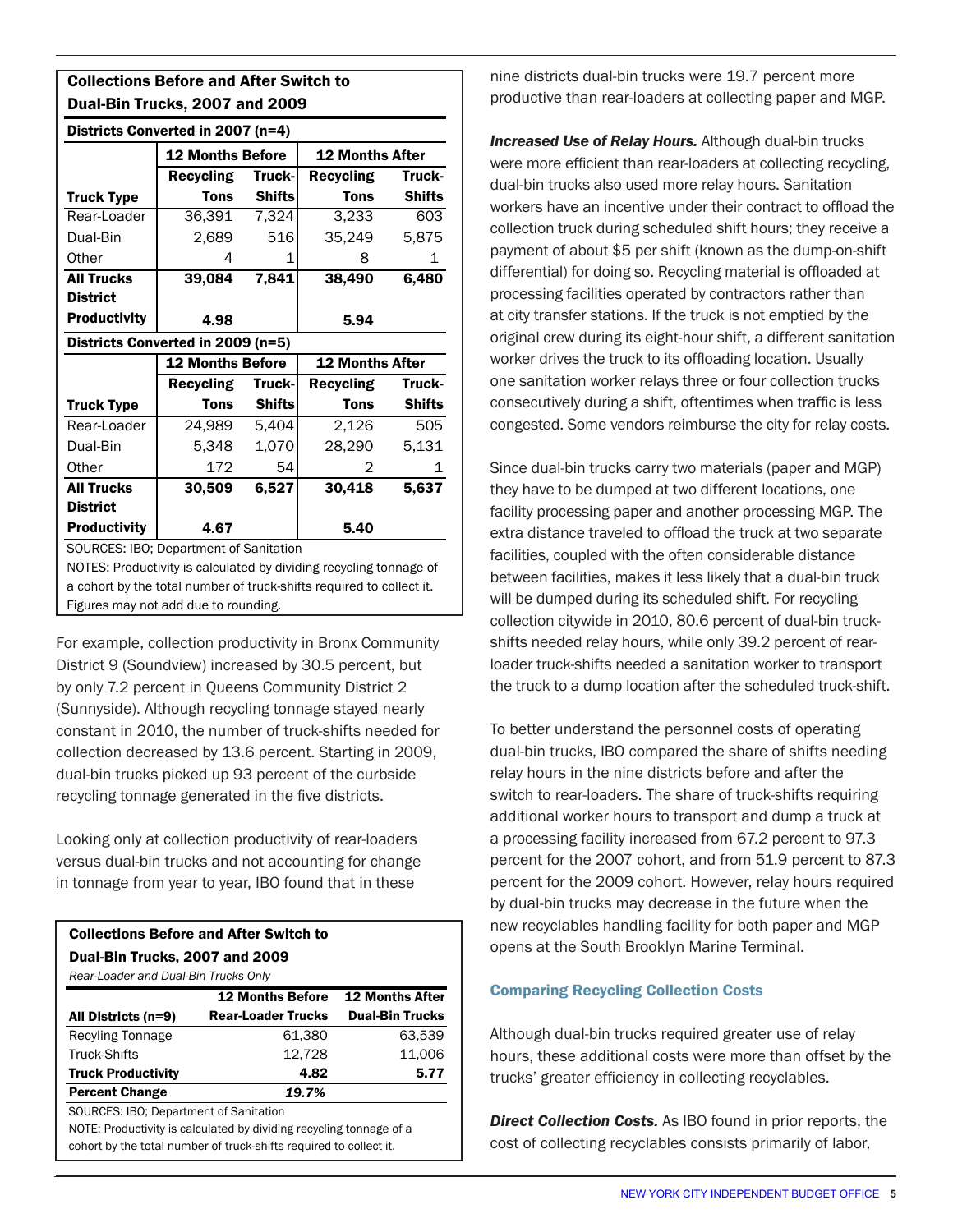with wages, salaries, and fringe benefits of uniformed sanitation workers accounting for approximately 99 percent of the direct cost of collection. Other costs, such as truck parts and gasoline, make up the remainder (debt service on trucks is considered separately and discussed below). Collection costs are based on the number of worker shifts that are required to run collection trucks.

In the current analysis, the cost difference between collecting recyclables using rear-loaders and dual-bin trucks results from a difference in the number of worker shifts needed, fewer differential payments for dumping during scheduled shift hours, and the personnel costs associated with relay hours. IBO used the average sanitation worker cost per shift for either collection or relay, provided by DSNY, to calculate personnel costs associated with running either a dual-bin or a rear-loader truck. Although there are modest differences in the cost of maintaining the two types of trucks, the data needed to factor these differences into our analysis were not available.<sup>6</sup>

IBO estimates that the productivity gains seen in the first year of implementation saved the city about \$575,000 (13.1 percent of direct collection costs) for the 2007 cohort and \$363,000 (9.4 percent of direct collection

costs) for the 2009 cohort. In both cohorts, savings attributable to a decrease in the number of sanitation workers significantly outweighed the increase in relay run costs. Estimated savings for the 2007 cohort are substantially greater than those for the 2009 cohort because the average sanitation worker salary was 6.5 percent higher in 2009, and the two cohorts experienced different increases in productivity and relay hours. While the 2007 cohort required about 16 percent fewer sanitation worker posts after the deployment of dualbin trucks, about 13 percent fewer worker posts were needed to collect recycling in the 2009 cohort. Relay costs increased by about 22 percent as a result of the dual-bin conversion for the 2007 cohort and by about 46 percent for the 2009 cohort; at the same time, the differential payment that DSNY pays sanitation workers as an incentive to dump the collection truck on the scheduled shifts declined. These net annual savings can be considered ongoing as long as the productivity gains, controlling for changes in tonnage, are maintained.

## **CONCLUSION**

Previous IBO analysis found that the city's per ton cost of collecting recyclables was higher than the cost of collecting

|                                              | 2007 Cohort                    |                           |                     | 2009 Cohort                    |                           |                     |
|----------------------------------------------|--------------------------------|---------------------------|---------------------|--------------------------------|---------------------------|---------------------|
|                                              | Rear-Loader<br><b>Estimate</b> | <b>Dual-Bin</b><br>Actual |                     | Rear-Loader<br><b>Estimate</b> | <b>Dual-Bin</b><br>Actual |                     |
| Recycling Tonnage                            | 38,490                         | 38,490                    |                     | 30,418                         | 30,418                    |                     |
| Truck-Shifts (16-hr)                         | 7,722                          | 6,480                     |                     | 6,513                          | 5,637                     |                     |
| Sanitation Worker Posts (8-hr)               | 15,444                         | 12,960                    |                     | 13,026                         | 11,274                    |                     |
| <b>Truck-Shifts Requiring Relay</b>          | 5,189                          | 6,305                     |                     | 3,380                          | 4,921                     |                     |
| <b>Relay Workers</b><br>Worker Posts Earning | 1,441                          | 1,751                     |                     | 939                            | 1,367                     |                     |
| Dump-on-Shift Payments                       | 5,066                          | 350                       |                     | 6,266                          | 1,432                     |                     |
|                                              | Rear-Loader<br><b>Estimate</b> | <b>Dual-Bin</b><br>Actual | Savings/<br>(Costs) | Rear-Loader<br><b>Estimate</b> | <b>Dual-Bin</b><br>Actual | Savings/<br>(Costs) |
| <b>Sanitation Worker Costs</b>               | \$3,951,939                    | \$3,316,312               | \$635,626           | \$3,549,432                    | \$3,072,033               | \$477,399           |
| <b>Relay Worker Costs</b>                    | 397,446                        | 482,907                   | (85, 462)           | 275,629                        | 401,101                   | (125, 472)          |
| Dump-on-Shift Payments                       | 26,539                         | 1,880                     | 24,659              | 19,228                         | 8,329                     | 10,899              |
| <b>TOTAL</b>                                 | \$4,375,923                    | \$3,801,099               | \$574,824           | \$3,844,289                    | \$3,481,463               | \$362,827           |

SOURCES: IBO; Department of Sanitation

NOTES: The analysis compares observed truck-shifts in 2007 and 2009 with estimated truck-shifts that would have been required to collect the same tonnage with rear-loaders. Number of truck-shifts in the Rear-Loader Estimate column is based on rear-loader productivity observed in the prior year (4.98 TPTS in 2006 and 4.67 TPTS in 2008). Share of truck-shifts needing relay hours and share of truck-shifts receiving dump-on-shift differential payments in the Rear-Loader Estimate column are based on the observed shares in prior years. Estimate of relay workers assumes that one worker relays on average 3.6 trucks per shift. DSNY received some reimbursement for relay costs for two districts in the 2007 cohort that is not reported above due to unavailability of data. Labor rate used in the calculation of sanitation worker costs is held constant within each cohort, but differs between cohorts. Figures may not add due to rounding.